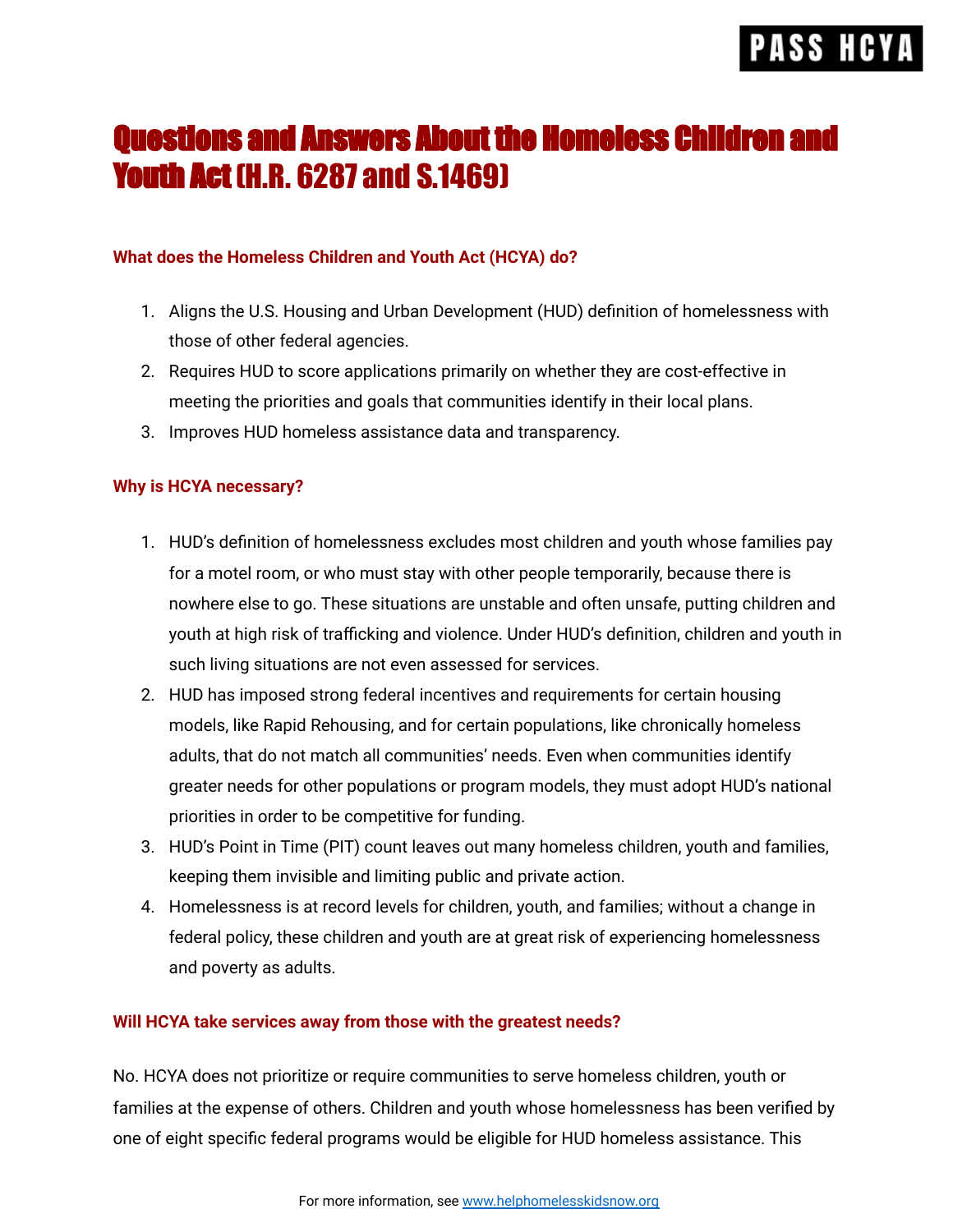## **PASS HCY**

means they would be able to be *assessed* for services using "vulnerability" indices (including age-specific criteria) used currently to prioritize people for assistance. It does not mean those children and youth necessarily would receive services. This assessment process ensures that those who are most in need of assistance receive it.

#### **Will HCYA require more funding to implement?**

No. HCYA allows communities to use existing dollars more effectively. It also reduces inefficiencies by simplifying and streamlining eligibility. It promotes leveraging additional resources through improved interagency collaboration. Under current law, even if funding for HUD homeless assistance were vastly increased, children and youth who meet other agencies' definitions of homelessness, but not HUD's, would not be eligible for assistance. These children and youth could not even be assessed for assistance using the vulnerability indices currently used. By allowing communities to assess and serve the most vulnerable children and youth, future homelessness  $-$  and the costs associated with it  $-$  will decrease.

## **Are people staying in the most dangerous and unstable situations already covered by the current HUD definition of homelessness?**

No. The statute, HUD's regulations, and HUD's NOFA scoring have practically excluded anyone who is not staying in a shelter or outside from being considered for HUD homeless assistance services. Yet research shows that children and youth who are identified by other federal programs as homeless, but who do not meet HUD's definition, are every bit as vulnerable as those who do meet HUD's definition – and sometimes even more so. They also are at great risk of trafficking and violence, and of becoming homeless as adults. Specific shortcomings in HUD's definition include the following:

● The statute places arbitrary and convoluted requirements on people who are homeless under other federal programs, requiring multiple moves within a specified time period and prescribing a minimal number of disabling conditions. ("Category 3" of the HUD definition.) For those children and youth who are homeless under Category 3, the statute requires communities to request special permission from HUD to use HUD homeless assistance funds to serve them. To date, HUD has acknowledged (in response to a FOIA request) that it has denied every such request from every community. Many communities have not requested this flexibility because of the difficulty proving eligibility; HUD's systematic defunding of the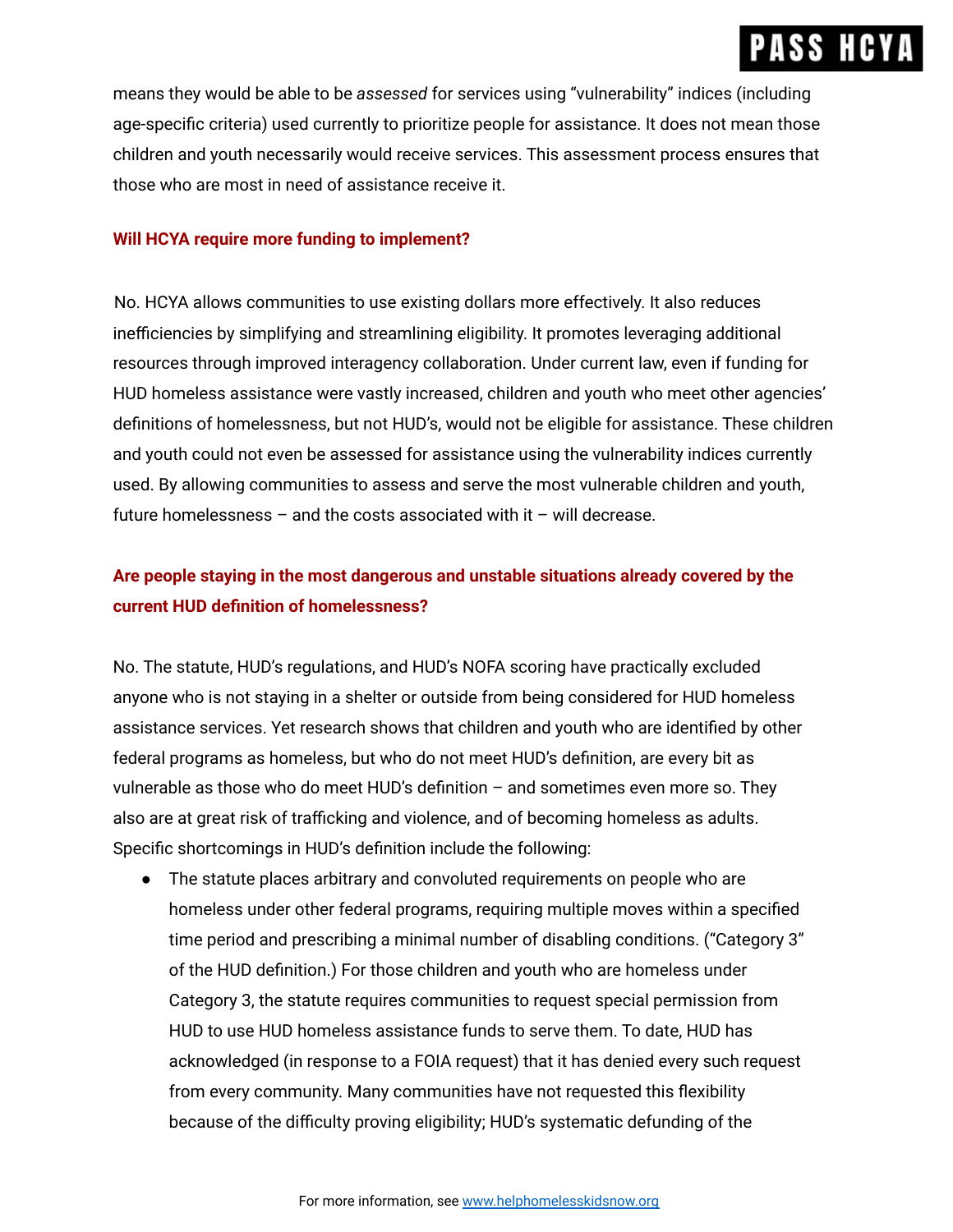program models for which the families and youth are eligible; and the fact that even if HUD were to approve the request, most communities are limited to using only 10% of their funds to serve people in this category.

- Children and youth whose parents pay to stay in motels are not eligible for HUD homeless assistance unless they can prove they can stay for less than 14 days. Even if they meet those circumstances and somehow can prove it, they are not eligible for all HUD homeless assistance programs, including those programs which may be most appropriate for them. Parents often resort to desperate measures to find income for hotel rooms. Self-pay motel conditions are exactly the same as those where government/charity pay  $-$  always unstable, often unsafe  $-$  yet these children and youth are excluded from assistance.
- HUD deleted the statutory phrase "where the health and safety of children are jeopardized" from the domestic violence paragraph of its definition. It also imposed burdensome documentation requirements, and limited which programs people in this category can access, precluding them from accessing the program that they may need the most. Violence and danger are inherent in many of the situations that HUD excludes. Children, youth, and many parents are unable to document their situation, and afraid to disclose their situation.
- People who will be displaced within 14 days are eligible for HUD homeless assistance only if they are facing formal eviction (with documentation to prove it) or can prove they are losing a place to stay within this timeframe. Homeless youth and families often cannot provide this proof. In reality, they are doing anything they can to stay longer, and they never know when they will be forced to leave. They are not likely to walk into a shelter and disclose their situation, but they might tell a school counselor, a Head Start director, or an RHYA program. In addition, HUD has restricted eligibility to people in this category only for certain programs.

## **Will HCYA "flood the system" with millions of people who are sharing housing with other people?**

No. The federal definitions of homeless included under HCYA do not include everyone sharing housing with others, even if their income is below the poverty level. The definition in HCYA is much narrower. In addition, HCYA only allows children and youth who have been verified as homeless by a director or designee of one of eight specific federal programs to be *eligible* for HUD homeless assistance. HCYA does not contemplate that all of these eligible children and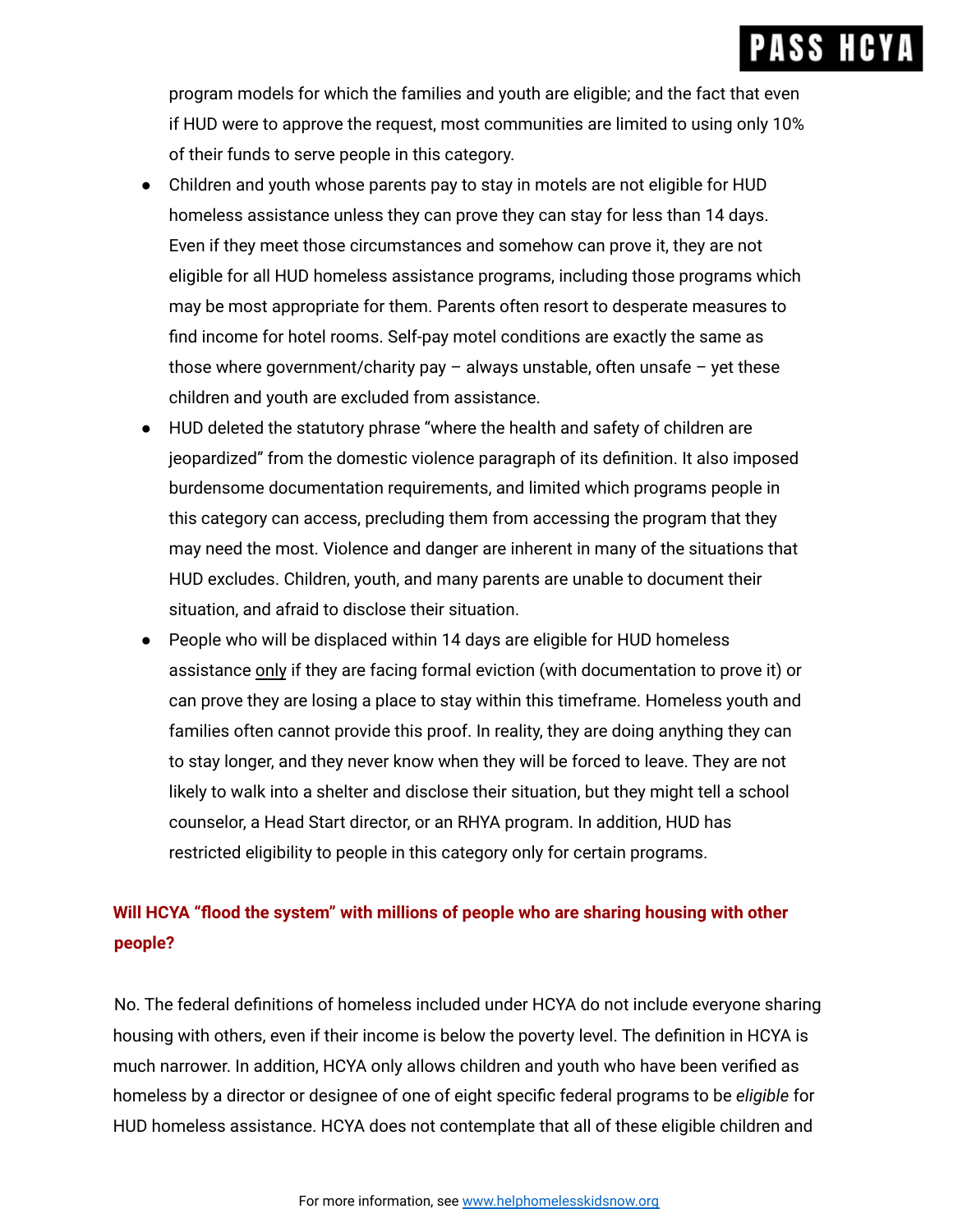## **PASS HCY**

youth would be served. Services would be based on vulnerability. Not all children or families eligible under the eight specified federal programs would want or need HUD homeless assistance. However, HCYA does allow the most vulnerable of those children and youth to be assessed for assistance.

#### **Will HCYA require expensive studies or counts?**

No. HCYA requires that if communities conduct annual counts of homeless people, they must count individuals that meet any part of the definition of homelessness. However, this would not require an additional PIT count, as other federal programs already are documenting homelessness for those additional individuals. Data collection would require communication among federal programs regarding their homeless numbers—communication that will improve interagency collaboration and leverage resources. HCYA also requires HUD's annual report to Congress to include data on homelessness from programs under other federal statutes. HCYA will provide policymakers and communities with a sorely-needed, complete picture of homelessness among all who experience it. We cannot use funding efficiently, or engage the private sector in our efforts, without complete data.

### **Will HCYA prevent HUD from incentivizing research-based and effective strategies?**

No. Under HCYA, HUD maintains the ability to designate high-performing communities and to incentivize effective practices. Effective activities are defined as those determined to be effective by HUD, after a public comment period. In this way, HCYA allows HUD to respond to new research on effective practices.

HUD also maintains the ability to provide bonuses and incentives, but they must be proven to be effective and based on local data, as opposed to a one-size fits-all national priority. This is a necessary corrective to HUD's current policy of forcing communities to prioritize certain housing models and certain populations that are unrelated to the reality of homelessness in many communities. Communities that can demonstrate their current approach meets local needs in a cost-effective manner will be able to continue their approach. However, communities that have identified other needs requiring different cost-effective approaches would be free to respond to them.

Finally, HCYA does not eliminate scoring, but rather requires HUD to ensure that scoring is based primarily on the extent to which communities demonstrate that a project meets the